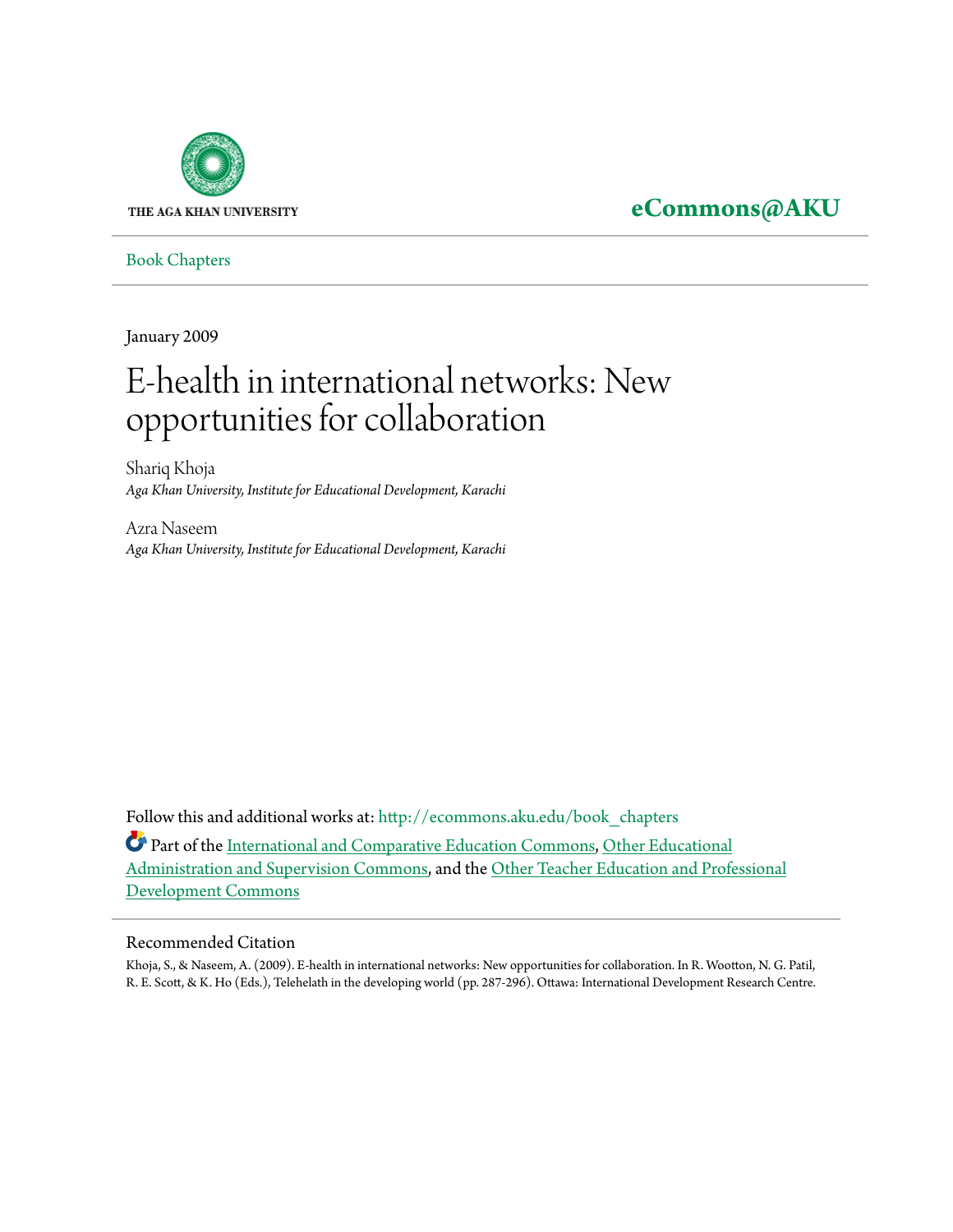# **27 [E-health in international](#page--1-0)  networks: New opportunities for collaboration**

*Shariq Khoja and Azra Naseem*

### **Introduction**

In recent years, there has been a substantial reduction in the availability of health professionals in developing countries, which has been accompanied by a rise in the demand for high-quality health care. This combination has forced health care institutions to collaborate and share their resources to provide comprehensive, high-quality and accessible health care at a reasonable cost.

The Aga Khan Development Network (AKDN) is an international network that comprises several institutions, working for the development of poor nations in Asia and Africa, in social development (health, education and housing), disaster relief, economic development and preservation of cultures. Most of the development in the health sector is carried out through the Aga Khan Health Services (AKHS) and the Aga Khan University (AKU).

The AKHS operates a private, not-for-profit health care system. It includes more than 200 health care facilities, including 9 hospitals. The AKHS provides primary health care and curative medical care in Afghanistan, India, Kenya, Pakistan and Tanzania. It also provides technical assistance to governments in health service delivery in Kenya, Syria and Tajikistan. The community health programmes of the AKHS are designed to reach vulnerable groups in society, especially childbearing women and young children, through low-cost, proven medical technologies. Experience has confirmed the efficacy of these services in improving health status and their costeffectiveness.<sup>1</sup>

The AKU is an international university with 11 teaching sites in 8 countries: Afghanistan, Kenya, Pakistan, Tanzania, Uganda, Syria, Egypt and the UK. The AKU is also associated with university hospitals in Pakistan and Kenya. The largest of these is the Aga Khan University Hospital, Karachi (AKUH, K), which has 542 beds and provides services to 38 000 inpatients and 500 000 outpatients annually. The Aga Khan University Hospital, Nairobi (AKUH, N) also provides tertiary- and secondarylevel health care services in East Africa.

The extent and scope of the AKDN's health activities require considerable networking between the different agencies. For decades, this networking was maintained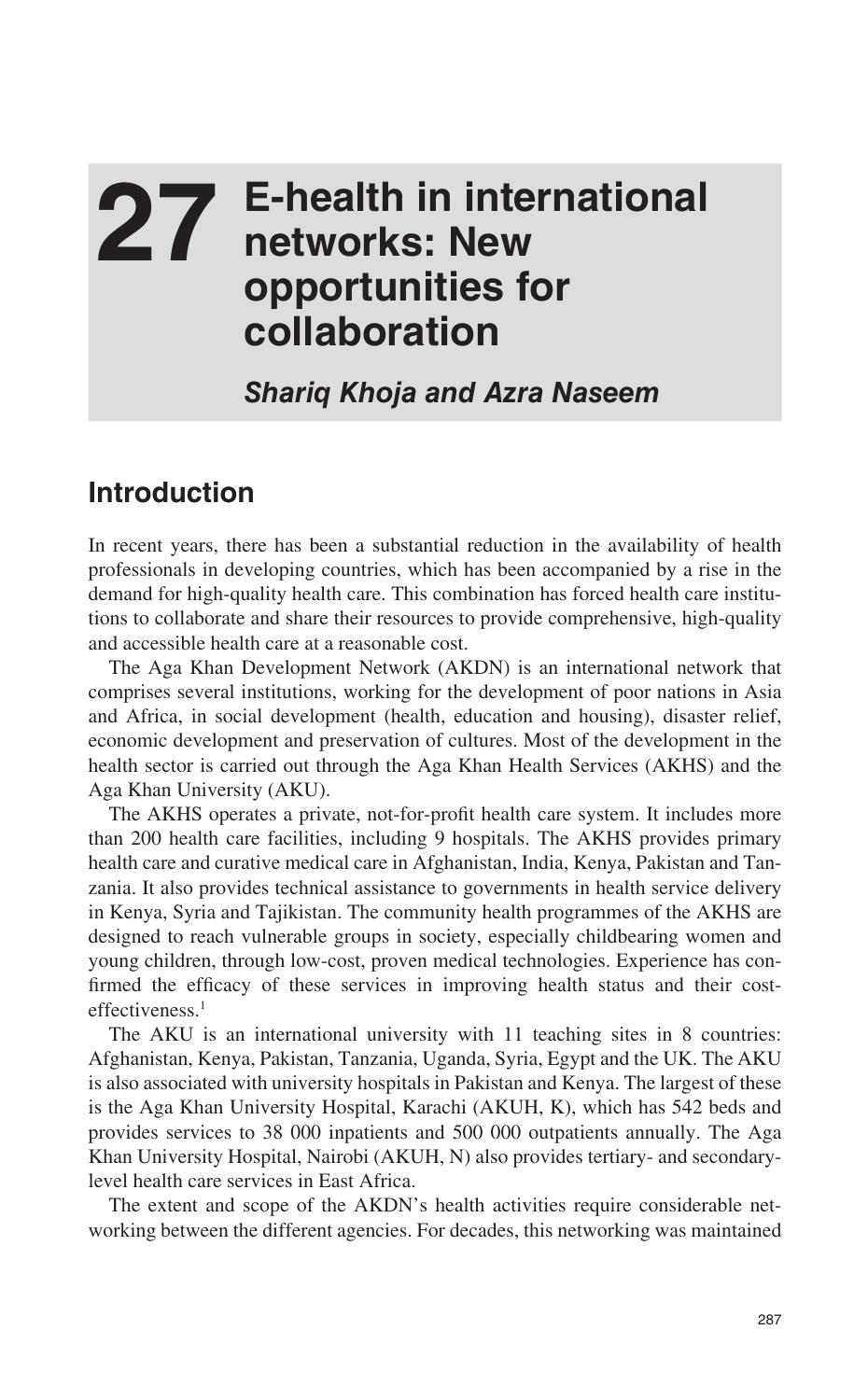by traditional means of communication and extensive travel by health professionals between various institutions. In the last five years, some institutions within the AKDN have begun to adopt information and communication technology (ICT) to enhance their educational, research, information exchange and health provision activities. All these activities can be grouped under the umbrella of 'e-health'. Although, e-health in the AKDN is still in its infancy, activities directed towards learning, care provision and information exchange have already begun.

#### Benefits of e-health

Institutions within the AKDN have shown interest in adopting e-health to enhance their education, research, information exchange and health provision activities. The following benefits are anticipated:

- *Improved clinical care*. An e-health network will encourage rapid adoption of e-health applications that will facilitate improved clinical care. For example, common access to clinical practice guidelines will aid standardization of care, and use of specific e-health applications such as teleconsulting will raise the confidence and skills of clinicians in rural and remote locations.
- *Greater knowledge sharing*. An e-health network, with an emphasis on knowledge rather than simply information, will ensure greater knowledge sharing.
- *Greater scope for research*. Interaction through an e-health network will enhance partnerships and sharing of resources, which will in turn contribute to a greater scope for research.
- *Greater capacity building*. Capacity building, in particular, will be strengthened through an e-health network. Institutions with a common focus (within or outside the AKDN) could join and contribute their respective skills and experiences.
- *Administrative resilience*. A successful e-health network will strengthen administrative resilience.

Although, e-health in the AKDN is still at its beginning, activities directed towards learning, care provision and information exchange have already begun. These activities are described briefly below.

# **Learning**

The AKU and the AKHS have worked in collaboration to develop asynchronous learning for medical and nursing students, and to develop continuing medical education (CME) for health care providers. Efforts are also being made to introduce the use of live e-learning software at the AKU. Two distinct instructional settings can be identified where ICT is used for learning:

In technology-enhanced classroom teaching, teachers use PowerPoint slides to illustrate concepts in their face-to-face lectures and later distribute them to the class by email. Students submit word-processed assignments for assessment.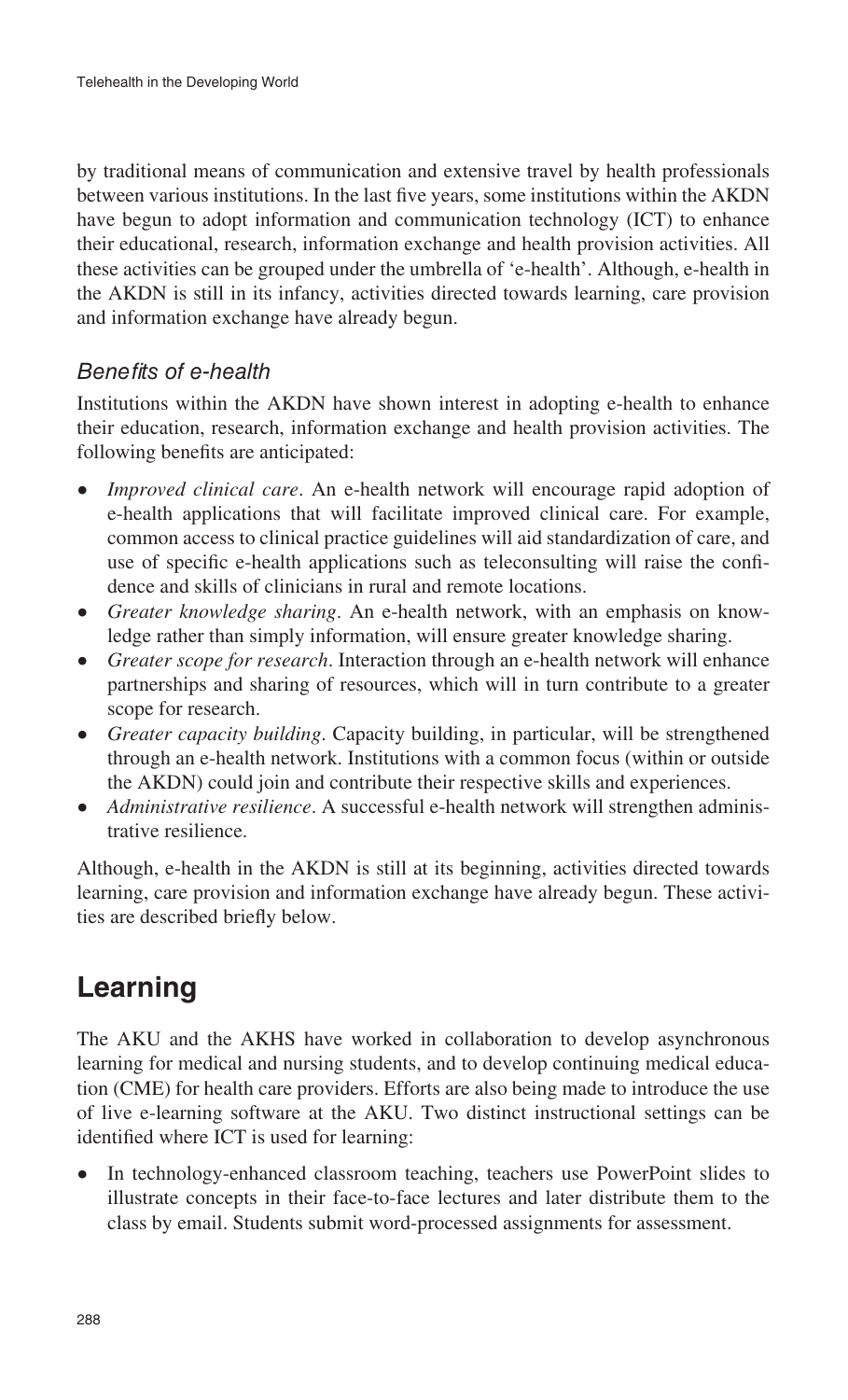In distance education, nurses and other health care providers, particularly in East Africa, complete formal educational programmes at remote locations. In such programmes, email messages are used, together with online discussions via videoconferencing or through web-conferencing.

There is also blended or distributed learning as a combination of these two approaches, with an increasing emphasis on the use of online learning technologies. E-learning in blended courses can take many different forms. Examples include:

- repository of learning objects
- web-based virtual learning environment
- a database of Internet links
- synchronous e-learning through Elluminate
- remote access for health professionals.

#### Repository of learning objects

In 2003, a searchable Library of Images was developed at the AKU. The aim was to create a repository of learning objects, which could be searched, reused and shared over the network to avoid duplication of effort in developing learning resources. Initially, the pictures and other images were digitized and catalogued with appropriate metadata information. Later, registered users, including students, faculty members, clinicians, residents and allied health staff, were also able to contribute images with associated metadata information. A committee was set up to review each contribution in order to ensure its relevance and accuracy and to avoid redundancy and duplication. Moreover, ethical issues such as concealing the identity of patients were also considered. Currently, 1500 digitized items (clinical photographs, radiological images, operative findings, microscopy slides, ECG and EEG charts, animations, and video-clips) are available<sup>2</sup> for AKU faculty members, staff, students and other health care providers through the Internet.<sup>3</sup> The images from the Library of Images are used in class lectures, presentations and assignments, and are also linked with course materials available via AKUMed. The material is shared with other institutions within the network with access to the AKU intranet.

#### Web-based virtual learning environment

The need for a system that would allow access to course information, lecture notes and a discussion forum for students of the MB BS programme was felt by the faculty at the AKU Medical College, and led to the development of an asynchronous virtual learning environment (VLE) called AKUMed. VLE refers to the components in which learners and tutors participate in online interactions of various kinds, including online learning.<sup>4</sup> With growing numbers of faculty members using AKUMed, its popularity has increased, and similar systems are being designed for the School of Nursing and the Department of Community Health Sciences, in order to offer courses with strong online components.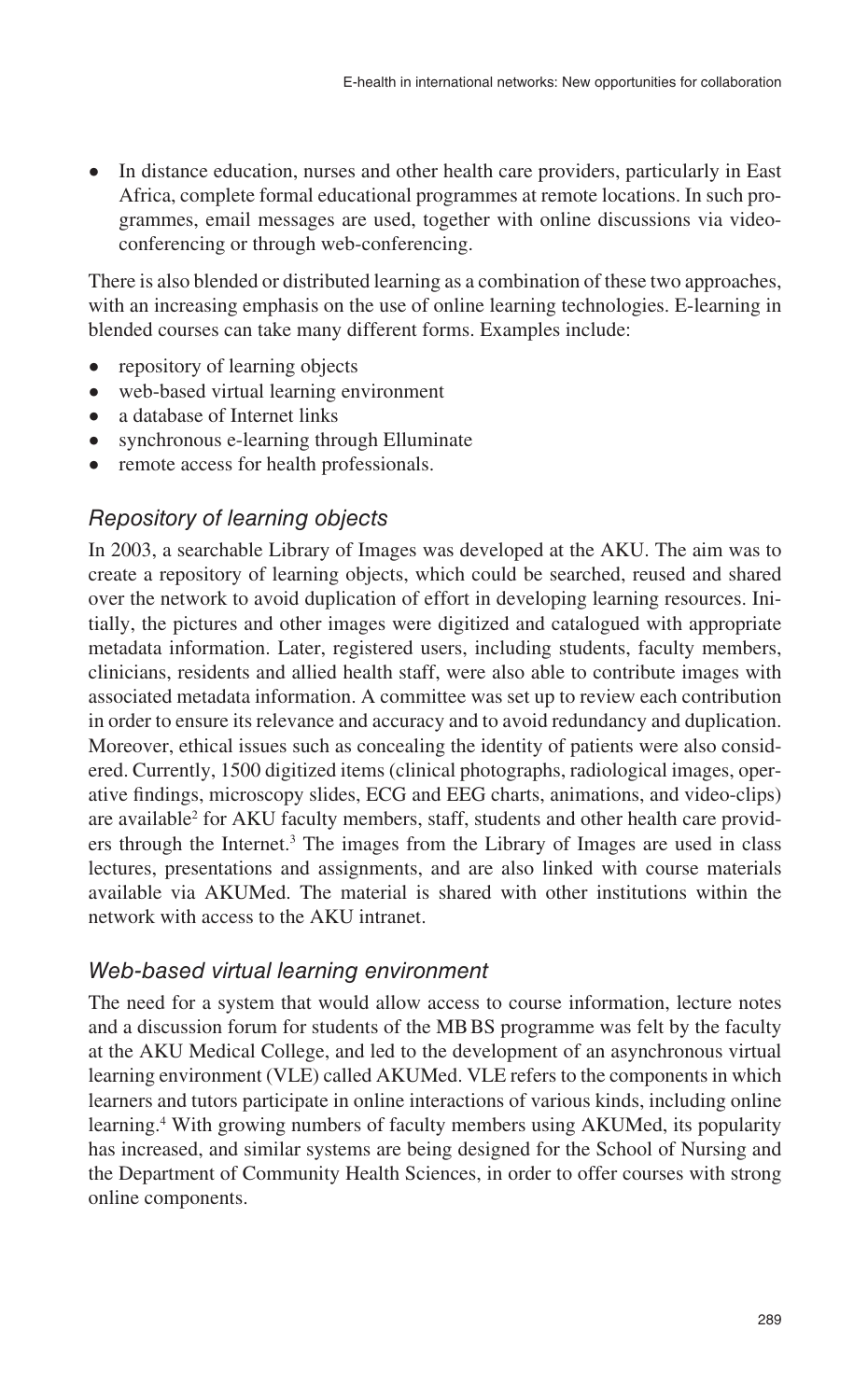#### Database of Internet links

A portal with links to websites on various health-related topics has been developed. The portal is accessible through the AKU intranet and is regularly updated. It is used by the students and faculty members of the AKU.

#### Synchronous e-learning

Elluminate Live has been introduced as a live e-learning tool in all campuses of the AKU. It was chosen because it can be used from areas with low-bandwidth Internet connections. The software allows recording, and permits sharing of audio, video, text and image data. Elluminate also allows the use of white board and document sharing, to facilitate online discussions. Finally, it supports transfer of medical data and live teleconsultations, which may be an important feature for the AKU. Several pilot projects have been initiated in different campuses of the AKU in Asia, Africa and Europe. A summary of the pilot projects at each campus is given in Table 27.1.

#### Remote access for health professionals

Remote access for health staff was conceived as a structured educational programme for health care providers, which focused on problem-based learning via a web-based distance learning system. The purpose of this programme was to facilitate evidencebased practice of medicine and nursing at the Aga-Khan Hospital in Dar-es-Salaam and its five affiliated primary care centres in Tanzania. A phased approach was planned, followed by the introduction at other AKHS institutions. The web interface allows multiple threaded discussions based on specific interest areas, including subspecialties such as paediatrics, cardiology and nursing. This makes it possible for health professionals in North America to share journal articles, PowerPoint presentations, quality assurance tools and weblinks to various resources with staff in Tanzania. The long-term goal is to make this method of learning accessible to health care professionals associated with the AKHS in East Africa or with other private and public sector hospitals, to improve health care delivery in those countries.

### **Care provision**

Two examples of telehealth in AKDN agencies are:

- (1) email-based teleconsultations in Tanzania
- (2) a teleradiology link in Afghanistan.

#### Email-based teleconsultations

In 2004, a pilot telemedicine programme began that allowed communication between doctors working at the Aga Khan Hospital in Dar-es-Salaam and clinicians in North America. The goal was to create partnerships that would improve the delivery and quality of health care in the region. The pre-defined turnaround time for queries was 24–72 hours.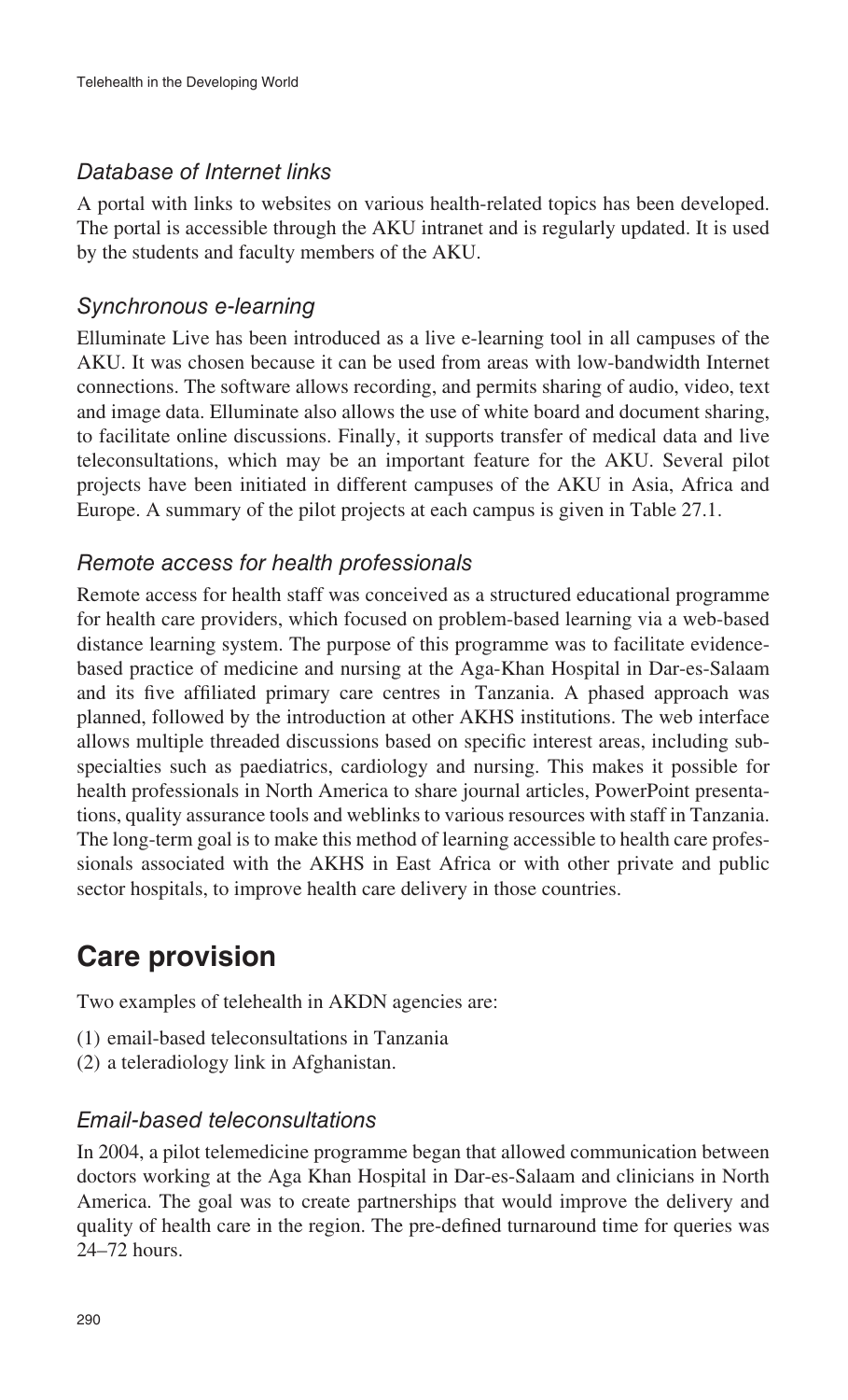|                      | AKU-IED, Karachi                                                                                                                                                           | <b>AKU-CHS, Karachi</b>                                                                                                                               | <b>AKU-ISMC, London</b>                                                                                                                                                                                                                                                                                                                                                                                                                                 | AKU-SON, Karachi and AKU-EA,<br><b>Nairobi</b>                                                                                                                                                                                |
|----------------------|----------------------------------------------------------------------------------------------------------------------------------------------------------------------------|-------------------------------------------------------------------------------------------------------------------------------------------------------|---------------------------------------------------------------------------------------------------------------------------------------------------------------------------------------------------------------------------------------------------------------------------------------------------------------------------------------------------------------------------------------------------------------------------------------------------------|-------------------------------------------------------------------------------------------------------------------------------------------------------------------------------------------------------------------------------|
| Objective            | Understand changing needs and<br>plan accordingly                                                                                                                          | Look into all possible options where<br>Elluminate will be useful                                                                                     | Gain confidence with Elluminate                                                                                                                                                                                                                                                                                                                                                                                                                         | Pilot Elluminate use for continuing<br>education courses offered from<br>AKU-SON Karachi to East Africa.<br>Afghanistan and Egypt                                                                                             |
| Areas                | Distance education courses<br>Meetings with Professional<br><b>Development Centres</b><br>Other uses by faculty members in<br>teaching-related activities                  | Work in progress (WIP)<br>Online CME course with East Africa<br>Web seminar on health problems in<br>Pakistan<br>Postgraduate education<br>programmes | Meetings with different departments,<br>e.g. Finance, IT and Provost's<br>Office, once a month or more<br>Lectures, cultural hour and<br>lunch-hour seminars (Wednesday<br>afternoons once a month)<br>Faculty Assembly (first Saturday),<br>although time and day difference<br>could be a problem<br>Lectures organized by Research<br>Department, Special Lecture Series<br>and AKU-IED<br>AKU 25th Anniversary Planning<br><b>Committee Meeting</b> | Continuing education programme<br>for practising nurses<br>Online courses for nursing students<br>Meetings and resource sharing<br>between nursing faculty staff from<br>different locations                                  |
| Expected<br>outcomes | Identify problems relevant to the<br>implementation of Elluminate Live in staff and students<br>order to plan for wider<br>implementation of Elluminate Live at<br>AKU-IED | Skill enhancement of the faculty,<br>User satisfaction (through the help<br>of feedback forms)                                                        | Attendance at meeting, seminar or<br>workshop that would otherwise have<br>been missed<br>Work closely with other AKDN<br>institutions to share intellectual or<br>material resources and strengthen<br>the relationship with other AKDN<br>entities<br>Follow-up with students and<br>distance education                                                                                                                                               | Number of online teaching sessions<br>using live teaching tools<br>Evaluation of online tools by<br>moderators and participants for<br>online learning<br>Identifying problems with online<br>learning in different locations |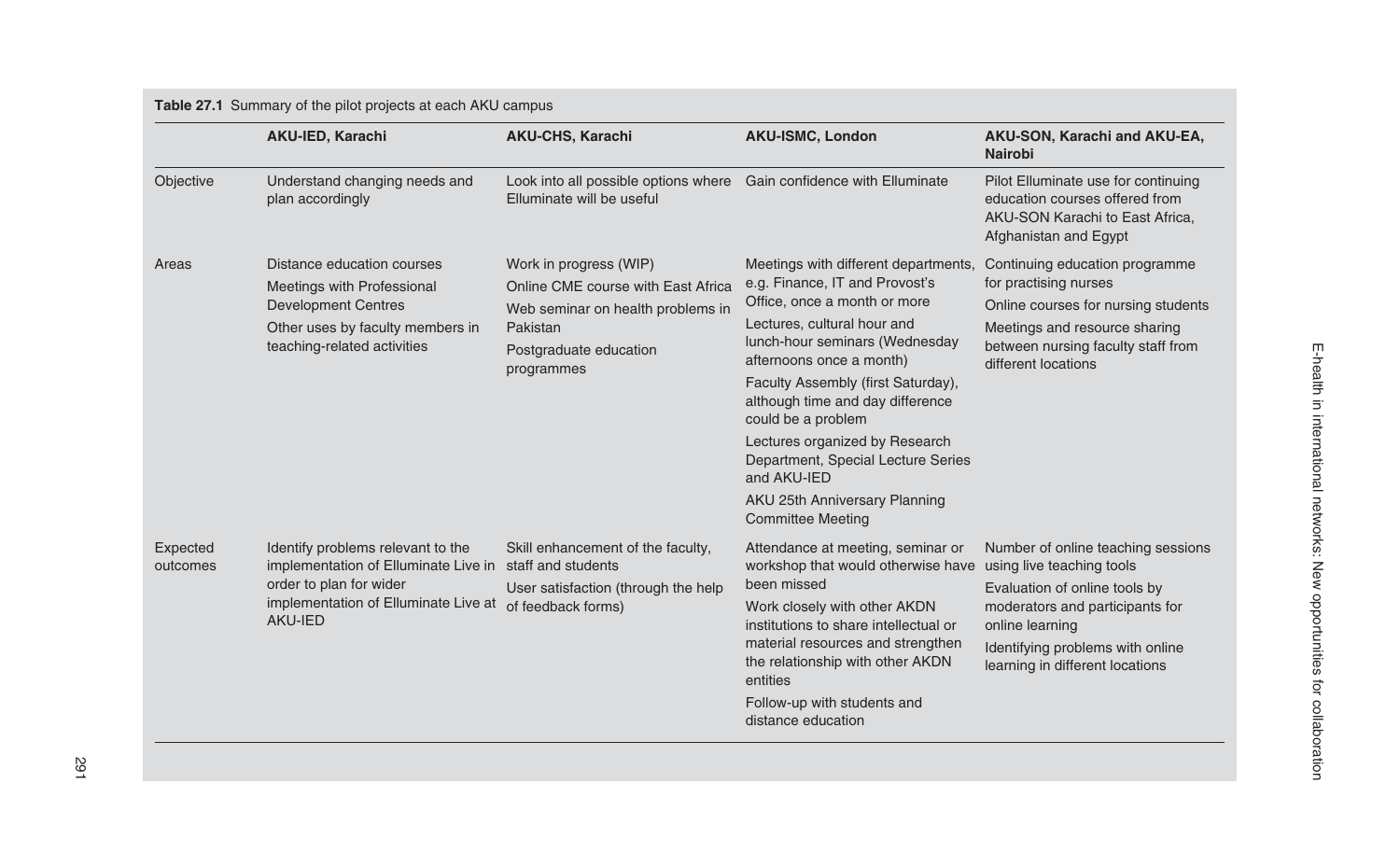In practice, the programme was under-utilized by the professionals in Dar-es-Salaam. Over a 3-year period, approximately 80 teleconsultations occurred, whereas the estimated number of consultations at the time of the launch was 2500. The main reasons for this underutilization were insufficient bandwidth for an effective Internetbased education programme, discomfort among Dar clinicians in Dar-es-Salaam due to inadequate exposure to the use of computers, and practice behaviours and the environment preventing the use of technology to its fullest capacity. The evaluation team found that the leadership at the Aga Khan Hospital in Dar-es-Salaam was very positive with respect to the use of technology for the training of health care providers. This led to the new programme of remote access for health care professionals that has been described above.

#### Teleradiology link

The AKUH in Karachi has a partnership with the French Medical Institute for Children (FMIC), which is an 85-bed paediatric hospital in Kabul. The primary aim of the telemedicine project was to provide access to high-quality diagnostic services. As a first step, the project used broadband technology and wireless video consultation with digital image transfer to provide teleradiology services. CT scans and X-ray images can be diagnosed and interpreted and treatment can be suggested from Karachi. A combination of fibre-optic and radio links is used to transfer images from the FMIC to the AKUH in Karachi (Figure 27.1). Four or five images are transferred to the AKUH every day, and reports are sent back to the FMIC in less than 24 hours.



**Figure 27.1** Teleradiology link between the French Medical Institute for Children, Kabul and the Aga Khan University Hospital, Karachi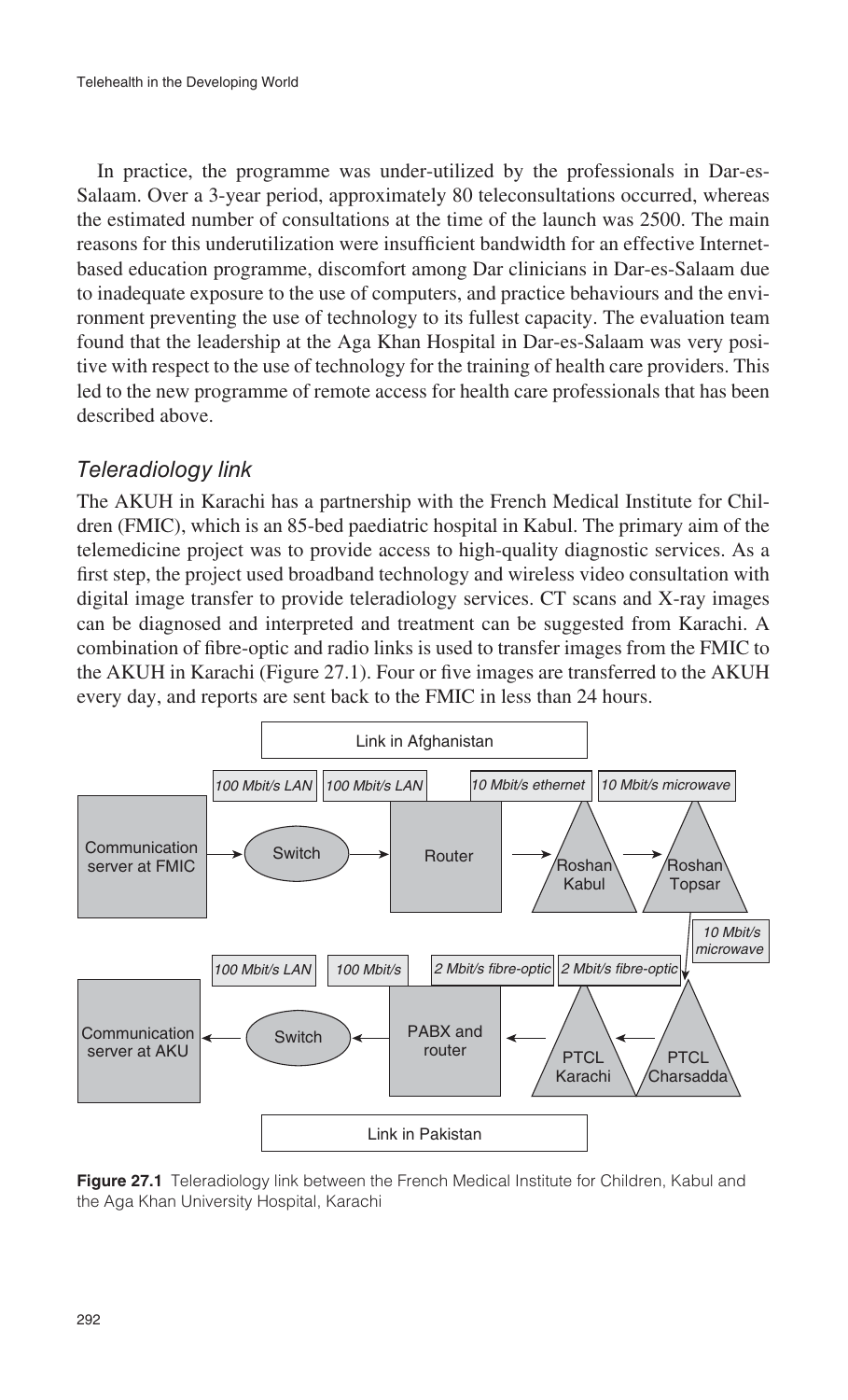## **Information exchange**

Since its inception, the AKU has made patient information available to all care providers, while being careful to maintain the confidentiality of patient records. Several programmes have been introduced to capture medical information electronically and make this available in all patient care areas. Laboratory records, radiology reports, nursing and physician records and order entries, and several types of administrative information have been computerized for rapid access by all care providers. There are still several missing elements, such as physician notes, outpatient records, decision support systems and sharing of patient records between campuses. The university has therefore developed a detailed plan to achieve this. The ultimate goal of electronic health records is to integrate computerized medical records and ordering systems with routine care, and avoid any duplication of work in the form of generating paper records. This will lead eventually to a paperless organization where all information will be available in electronic form, guided by policies to ensure privacy and confidentiality of patient data, yet ensuring rapid access to information for the care providers.

### **Opportunities and challenges**

The above examples of e-health work show that the AKDN has increased the availability of learning resources, health care and information for its own institutions, with a view to making health services more affordable and accessible in the developing world generally. E-health also offers opportunities for the network institutions to build on each other's strengths and expertise by sharing knowledge, expertise, best practices and information. For example, the doctors and nurses in East Africa possess specialist knowledge and skills in certain tropical diseases, which could be shared with doctors and nurses in other institutions of the network. Such collaboration is likely to encourage the development of a strong knowledge base founded on indigenous, culturally sensitive, e-health applications.

No innovation is free of challenges, especially if it involves bringing a change in the everyday practices, attitudes and beliefs of people. Stemming from the use of new technologies for e-health, there are challenges associated with the development, delivery and sustainability of such programmes. For instance, the above examples represent the efforts of small groups of doctors and nurses from the AKU and the AKHS who are enthusiastic about the use of ICT for learning and are also familiar with modern technology. However, there is a wide spectrum of technological access and expertise among other potential users. Likewise, expertise in teaching and learning, providing patient care and sharing information through technology also vary considerably between the network institutions. Moreover, since there has been no previous experience of such programmes among the participating institutions, there are no formal polices and procedures to guide the implementation. Furthermore, in most cases, no systematic evaluation has yet been conducted to assess the outcomes. While funding for the current projects has been provided through the AKDN, the availability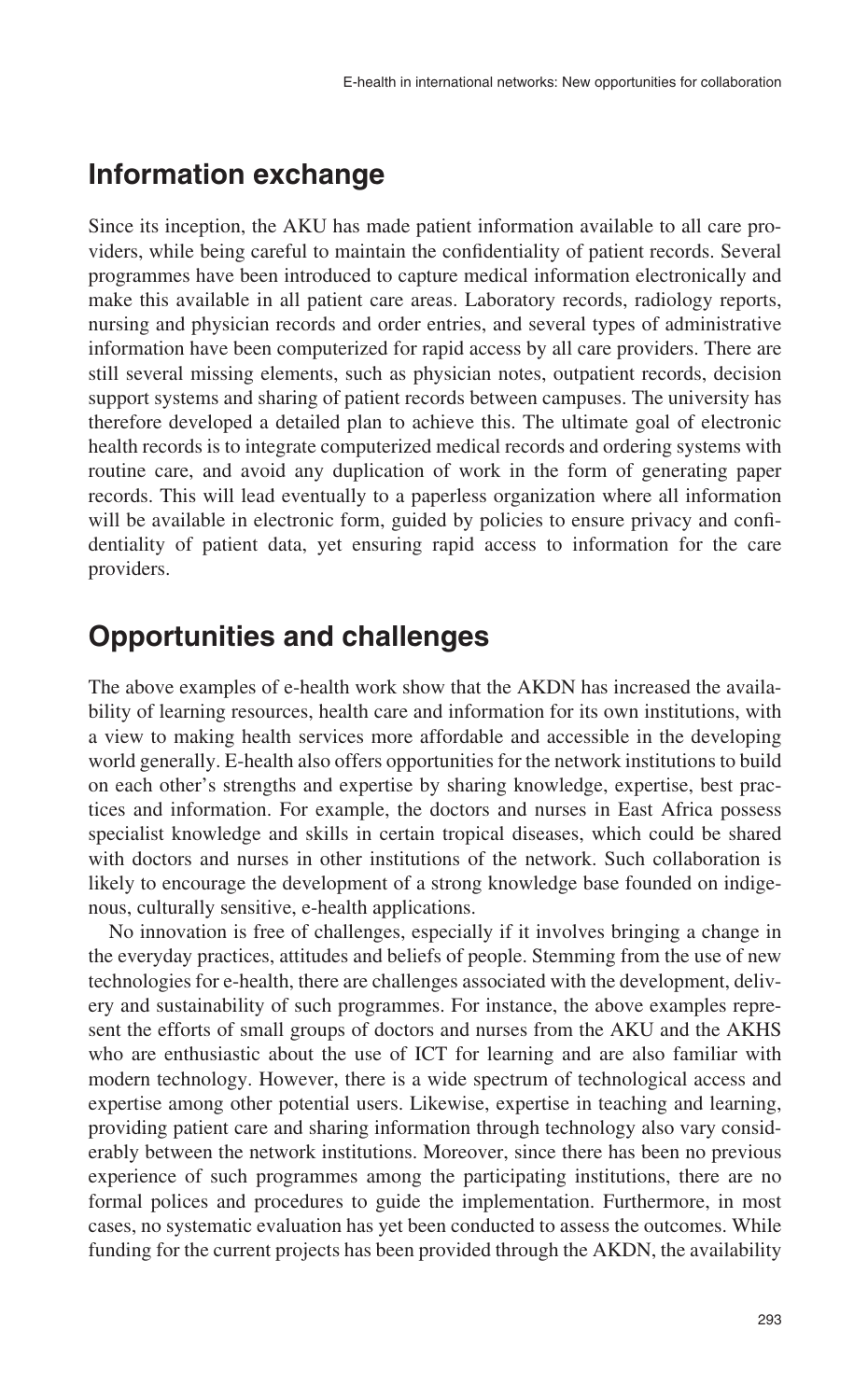of funds for future research, development and evaluation of e-health applications could represent a problem. Clearly, there is a need for network-wide resource sharing, accountability and coordination for the development and implementation of e-health programmes, policies and strategies for AKDN institutions.

# **Next steps**

To enhance the use of e-health in the AKDN, it is important to develop a network-wide strategy for e-health. Such a strategy would allow collective learning and sharing of knowledge and experience among people providing health care within the AKDN. To develop a network approach to e-health, the following principles have been proposed:

- E-health initiatives should increase access to health care information and services for communities, and enhance the quality of care among network institutions and partners through knowledge transfer and educational programmes.
- E-health initiatives should address the needs of health care institutions, identified and prioritized using sound techniques. The prioritized needs should also guide external institutions and health care professionals interested in working in the field of e-health to focus on interventions addressing the most important health needs of the community.
- All e-health initiatives for the network and partners should ensure that knowledge and experience gained from these projects are measured, and that the results are disseminated to the broader community.
- All e-health initiatives should be standardized and planned to enhance networking among AKDN institutions and partners.
- E-health initiatives for the network and partners should identify suitable platforms and systems that have universal applications. Proprietary software should be avoided whenever possible.
- E-health initiatives should promote collaboration with other partner institutions, especially public institutions, without compromising the quality of care or the safety and confidentiality of patients receiving services from AKDN institutions.
- All e-health projects should focus on the sustainability of the initiatives by demonstrating a return on investment and integration with the existing programmes.

To confirm the above principles, a process of needs and readiness assessment has been started in all the countries where the AKDN operates. This will:

- identify the current and future needs of health care institutions that can be addressed by using e-health
- define the available alternatives and provide justification for the use of e-health
- determine the infrastructure, awareness, willingness, capacity, sociocultural environment and institutional polices required for e-health
- define the process of e-health planning leading to enhanced readiness of health care institutions in the relevant countries
- develop a model for e-health needs and readiness assessment for AKDN institutions and partners in other countries (and for other similar institutions).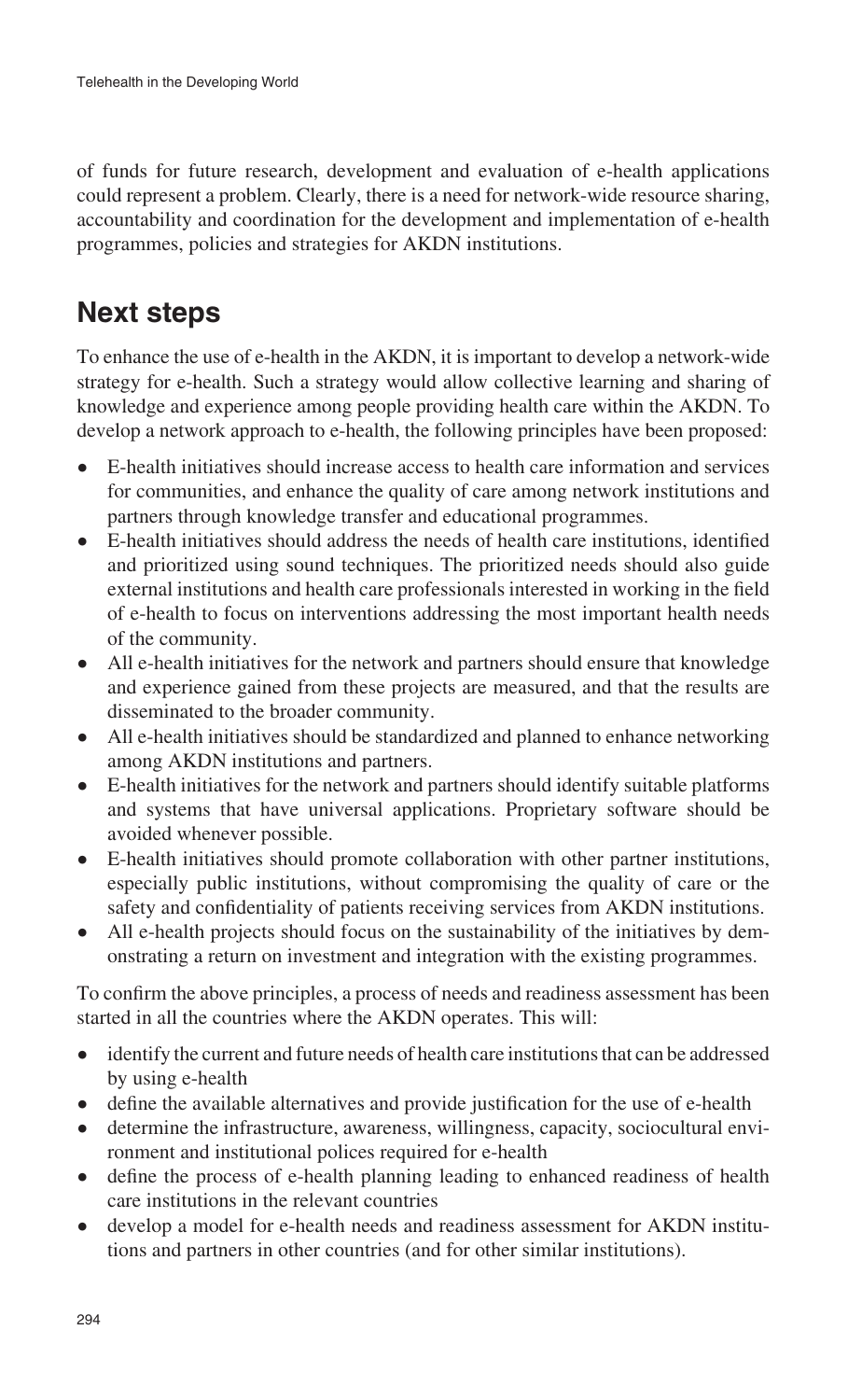The needs and readiness assessment exercise is currently being carried out in Tanzania and Afghanistan. These two countries were selected based on their needs and existing collaborations between network institutions. The readiness assessment is focusing initially on teleconsultations and tele-education. However, the needs assessment will capture institutional needs in information and knowledge management as well.

The following activities are being conducted during the needs and readiness assessment exercise in the two countries:

- 1. *Developing a stakeholder team in each country*. Separate teams of key stakeholders are being formed in each country to plan the needs and readiness assessment in these countries. The stakeholder team decides on the process of needs and readiness assessment by identifying the relevant instruments, supervising data collection and compiling results for guiding e-health implementation in each country.
- 2. *Training the stakeholder team in each country*. Once the teams have been formed, the members will be exposed to e-health terminologies and concepts. These are required to carry out the planning of needs and readiness assessment. The training programmes in each country will last for two days each.
- 3. *Conducting the needs assessment in AKDN institutions*. Identifying the needs of AKDN institutions that could be addressed though e-health will be conducted using (i) discussions with the stakeholder team members to document their views and suggestions and (ii) focus group discussions with different groups of health care providers and managers of health care institutions. The participants for focus group discussions will be identified by the stakeholder team, and the sessions will be conducted by team members from AKU.
- 4. *Identifying appropriate e-health solutions for the suggested needs*. On the basis of the identified needs, appropriate e-health solutions will be selected by the stakeholder team. The process will be carried out in consultation with the team from the AKU and a consultant. Efforts will be made to identify simple, low-cost, lowbandwidth and culturally sensitive e-health solutions for AKDN institutions.
- 5. *Prioritizing e-health solutions*. In the next step, the stakeholder team will prioritize the e-health solutions. This step will help in assessing and building the readiness of health care institutions for the e-health applications that have been identified, and avoid wasting time on applications that may not be required in the short term.
- 6. *Conducting readiness assessment of network institutions*. Finally, the stakeholder team will choose among the existing tools for e-health readiness assessment that have already been validated and tested in developing countries. The teams will also finalize the plan for analysing the information collected.

# **Conclusion**

The AKDN represents an interesting example of agencies and institutions working in several different countries towards a common development goal. Health is a